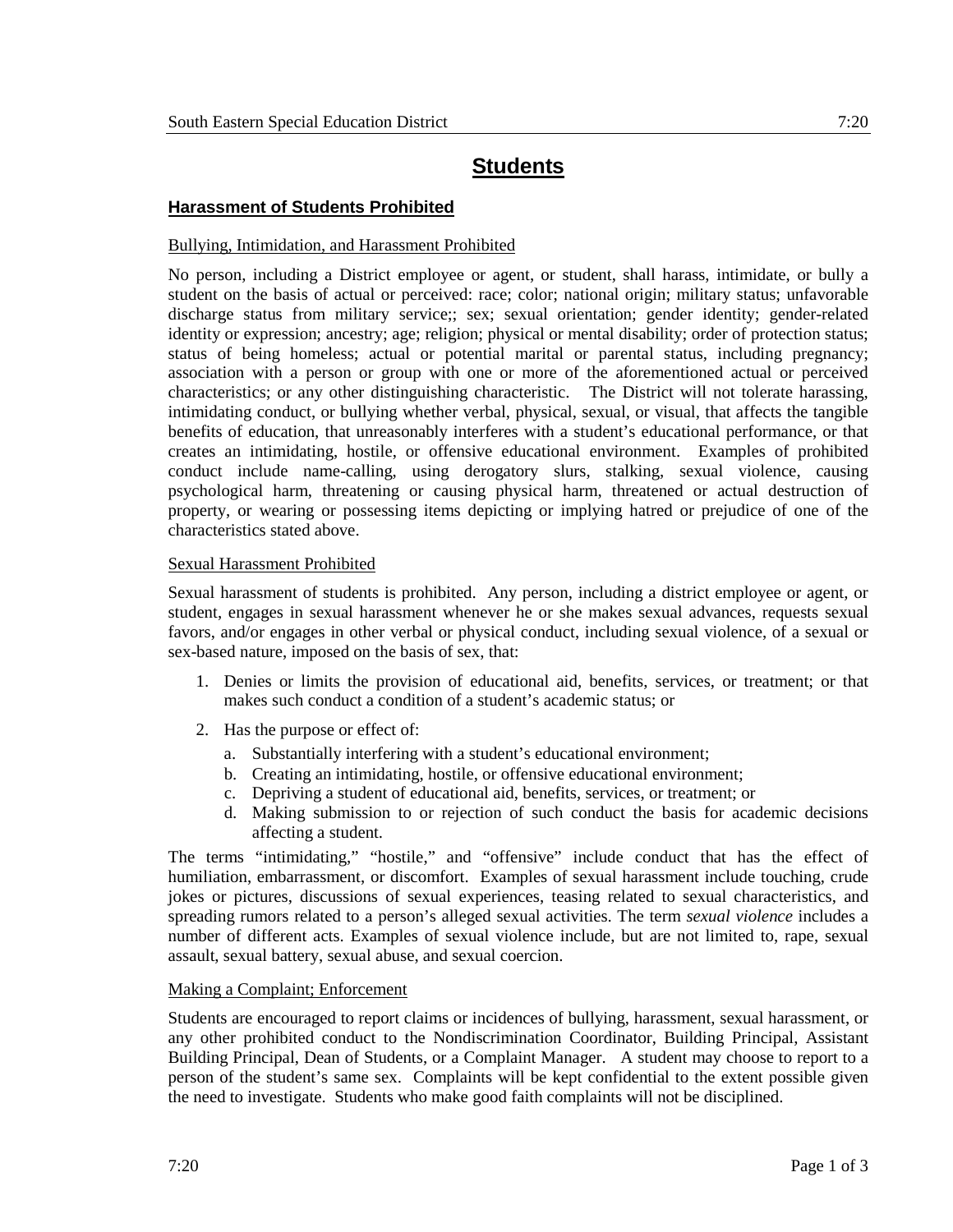An allegation that a student was a victim of any prohibited conduct perpetrated by another student shall be referred to the Building Principal, Assistant Building Principal, or Dean of Students for appropriate action.

The Director shall insert into this policy the names, addresses, and telephone numbers of the District's current Nondiscrimination Coordinator and Complaint Managers. At least one of these individuals will be female, and at least one will be male.

#### **Nondiscrimination Coordinator:**

| Robyn Payne                |                      |
|----------------------------|----------------------|
| Name                       |                      |
| P.O. Box 185               |                      |
| Address                    |                      |
| Ste. Marie, IL 62459       |                      |
| rpayne@sese.org            |                      |
| Email                      |                      |
| 618/455-3396               |                      |
| Telephone                  |                      |
| <b>Complaint Managers:</b> |                      |
| Robyn Payne                | Sherri Murrell       |
| Name                       | Name                 |
| P.O. Box 185               | P.O. Box 185         |
| Address                    | Address              |
| Ste. Marie, IL 62459       | Ste. Marie, IL 62459 |
| rpayne@sese.org            | smurrell@sese.org    |
| Email                      | Email                |
|                            |                      |
| 618/455-3396               | 618/455-3396         |

The Director shall use reasonable measures to inform staff members and students that the District will not tolerate sexual harassment, such as by including this policy in the appropriate handbooks.

Any District employee who is determined, after an investigation, to have engaged in conduct prohibited by this policy will be subject to disciplinary action up to and including discharge. Any District student who is determined, after an investigation, to have engaged in conduct prohibited by this policy will be subject to disciplinary action, including but not limited to, suspension and expulsion consistent with the discipline policy. Any person making a knowingly false accusation regarding prohibited conduct will likewise be subject to disciplinary action up to and including discharge, with regard to employees, or suspension and expulsion, with regard to students.